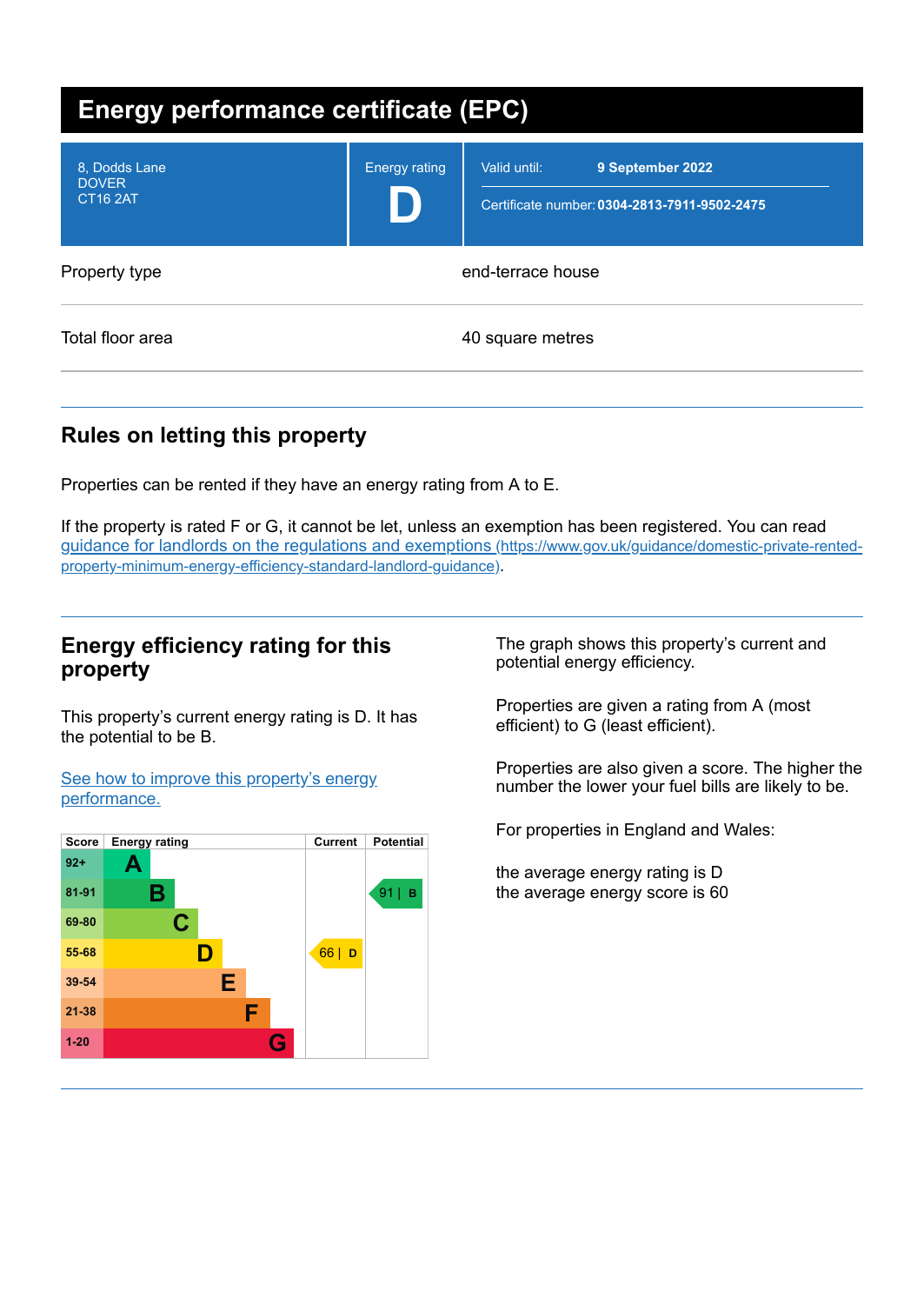# **Breakdown of property's energy performance**

This section shows the energy performance for features of this property. The assessment does not consider the condition of a feature and how well it is working.

Each feature is assessed as one of the following:

- very good (most efficient)
- good
- average
- poor
- very poor (least efficient)

When the description says "assumed", it means that the feature could not be inspected and an assumption has been made based on the property's age and type.

| <b>Feature</b>       | <b>Description</b>                             | Rating    |
|----------------------|------------------------------------------------|-----------|
| Wall                 | Solid brick, as built, no insulation (assumed) | Poor      |
| Roof                 | Pitched, 75 mm loft insulation                 | Very poor |
| Window               | Fully double glazed                            | Average   |
| Main heating         | Boiler and radiators, mains gas                | Good      |
| Main heating control | Programmer, room thermostat and TRVs           | Good      |
| Hot water            | From main system                               | Good      |
| Lighting             | Low energy lighting in all fixed outlets       | Very good |
| Floor                | Solid, no insulation (assumed)                 | N/A       |
| Secondary heating    | None                                           | N/A       |

#### **Primary energy use**

The primary energy use for this property per year is 254 kilowatt hours per square metre (kWh/m2).

| <b>Environmental impact of this</b><br>property                                                        |                 | This property produces                                                                                                                                                                   | 2.0 tonnes of CO2 |
|--------------------------------------------------------------------------------------------------------|-----------------|------------------------------------------------------------------------------------------------------------------------------------------------------------------------------------------|-------------------|
| This property's current environmental impact<br>rating is D. It has the potential to be A.             |                 | This property's potential<br>production                                                                                                                                                  | 0.2 tonnes of CO2 |
| Properties are rated in a scale from A to G<br>based on how much carbon dioxide (CO2) they<br>produce. |                 | By making the recommended changes, you<br>could reduce this property's CO2 emissions by<br>1.8 tonnes per year. This will help to protect the<br>environment.                            |                   |
| Properties with an A rating produce less CO2                                                           |                 |                                                                                                                                                                                          |                   |
| than G rated properties.<br>An average household<br>produces                                           | 6 tonnes of CO2 | Environmental impact ratings are based on<br>assumptions about average occupancy and<br>energy use. They may not reflect how energy is<br>consumed by the people living at the property. |                   |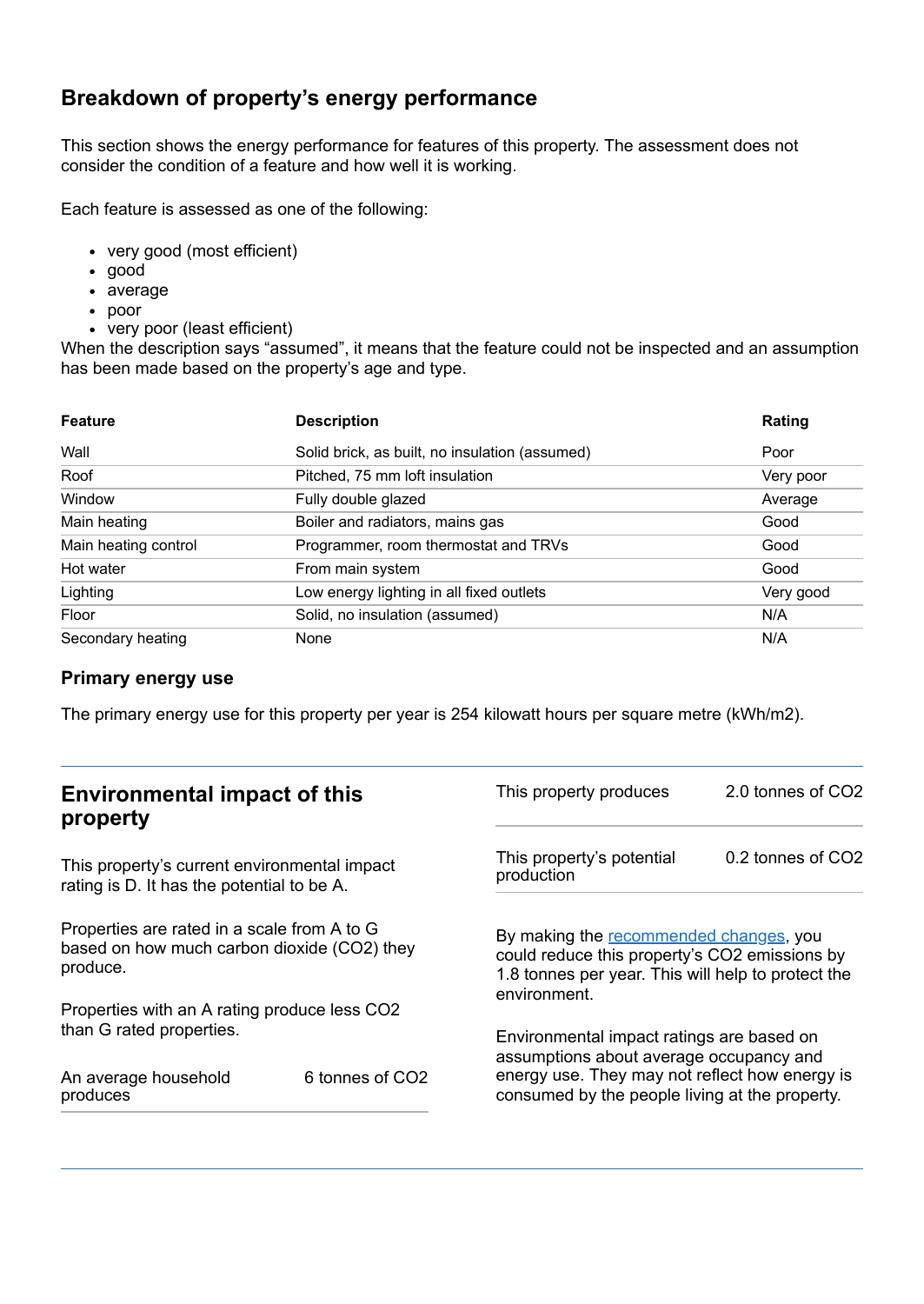## <span id="page-2-0"></span>**Improve this property's energy performance**

By following our step by step recommendations you could reduce this property's energy use and potentially save money.

Carrying out these changes in order will improve the property's energy rating and score from D (66) to B (91).

| <b>Step</b>                             | <b>Typical installation cost</b> | <b>Typical yearly saving</b> |
|-----------------------------------------|----------------------------------|------------------------------|
| 1. Internal or external wall insulation | £4,000 - £14,000                 | £89                          |
| 2. Floor insulation                     | £800 - £1,200                    | £18                          |
| 3. Solar water heating                  | £4,000 - £6,000                  | £18                          |
| 4. Solar photovoltaic panels            | £9,000 - £14,000                 | £242                         |
| 5. Wind turbine                         | £1,500 - £4,000                  | £19                          |

#### **Paying for energy improvements**

Find energy grants and ways to save energy in your home. [\(https://www.gov.uk/improve-energy-efficiency\)](https://www.gov.uk/improve-energy-efficiency)

## **Estimated energy use and potential savings**

| Estimated yearly energy<br>cost for this property | £472 |
|---------------------------------------------------|------|
| Potential saving                                  | £125 |

The estimated cost shows how much the average household would spend in this property for heating, lighting and hot water. It is not based on how energy is used by the people living at the property.

The potential saving shows how much money you could save if you complete each [recommended](#page-2-0) step in order.

For advice on how to reduce your energy bills visit Simple Energy Advice [\(https://www.simpleenergyadvice.org.uk/\)](https://www.simpleenergyadvice.org.uk/).

### **Heating use in this property**

Heating a property usually makes up the majority of energy costs.

Estimated energy used to heat this property **Type of heating Estimated energy used**

| <b>IYOU UI HUUUHIY</b> | Loundrou chorgy abou |
|------------------------|----------------------|
| <b>Space heating</b>   | 6306 kWh per year    |
| <b>Water heating</b>   | 1724 kWh per year    |

Potential energy savings by installing insulation

| Type of insulation    | Amount of energy saved |  |
|-----------------------|------------------------|--|
| Loft insulation       | 255 kWh per year       |  |
| Solid wall insulation | 2390 kWh per year      |  |